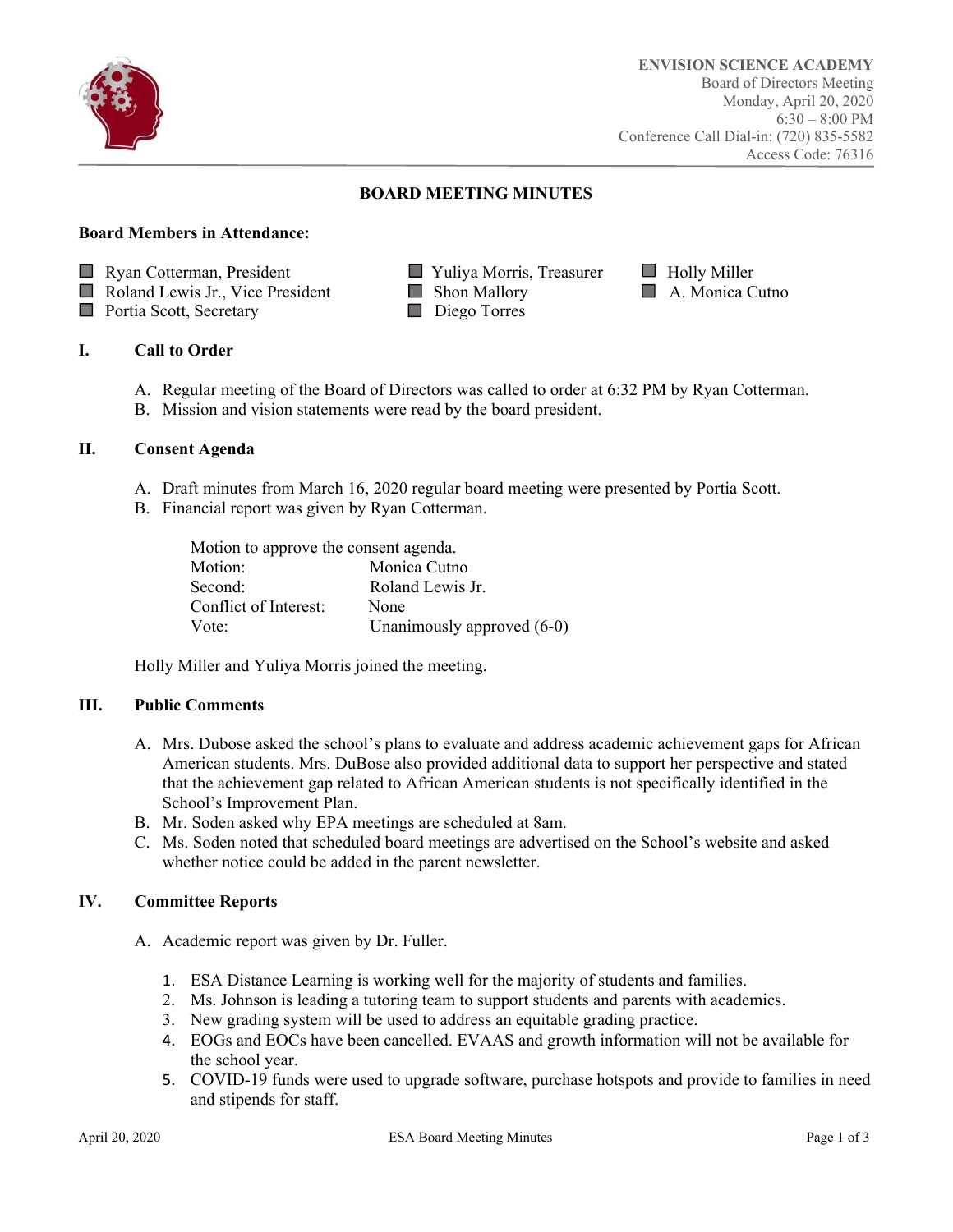- 6. Administration requested to temporarily waive the leave days policy that allows staff the ability to redeem unused leave days at the end of December and June to support staff financial needs.
- 7. Food distribution for the community is held on Tuesdays and Thursdays at Envision campus.
- 8. Discussed expenses related the HVAC maintenance agreement for next school year.

Motion to approve waiving the specific section of the leave days policy to allow staff to redeem unused leave days prior to June 2020.

| Motion:               | <b>Holly Miller</b>          |
|-----------------------|------------------------------|
| Second:               | Yuliya Morris                |
| Conflict of Interest: | None                         |
| Vote:                 | Unanimously approved $(8-0)$ |

- B. Finance Committee report was given by Yuliya Morris.
	- 1. Line items adjusted for significant changes, including increases to the athletics, decrease to the summer reading program and a minor increase to the substitute teacher line item.
	- 2. Addition of specific line items related COVID-19, including one for funds receive and one related to expenses incurred.
	- 3. Coverage ratio and days cash on-hand continue to be healthy and in good standing.
	- 4. Last portion of bond funds have been exhausted.
	- 5. Finance committee is evaluating budget and expenses for next fiscal year.
	- 6. Preparation for 2019 audit is in process.
- C. Development Committee report was given by Roland Lewis Jr.
	- 1. Athletic fields are cleared and ready to move on to the delivery of the tennis courts.
	- 2. Given the unprecedented circumstances and the focus on students, families and the community, the Soaring Eagle funding campaign is suspended. Consider potentially resuming efforts to fund the athletic fields in fall 2020 or spring 2021.
	- 3. Safety concerns were expressed around slope of soccer fields and actions are being evaluated to address the concerns.
- D. Governance Committee report was given Ryan Cotterman.
	- 1. Reviewed recommended updates to the Grievance Form to better align with current practice.

Motion to accept grievance form as submitted with the suggested changes. Motion: Diego Torres Second: Shon Mallory Conflict of Interest: None Vote: Approved (7-1)

### **V. Closed Session**

A. Board entered closed session at 7:55 PM to discuss specific personnel matters under NC G.S. 143-  $318.11(a)(6)$  and confidential and privileged information under NC G.S. 143-318.11(a)(1).

| Motion to go into closed session. |                              |
|-----------------------------------|------------------------------|
| Motion:                           | Ryan Cotterman               |
| Second:                           | Monica Cutno                 |
| Conflict of Interest:             | None                         |
| Vote:                             | Unanimously approved $(8-0)$ |